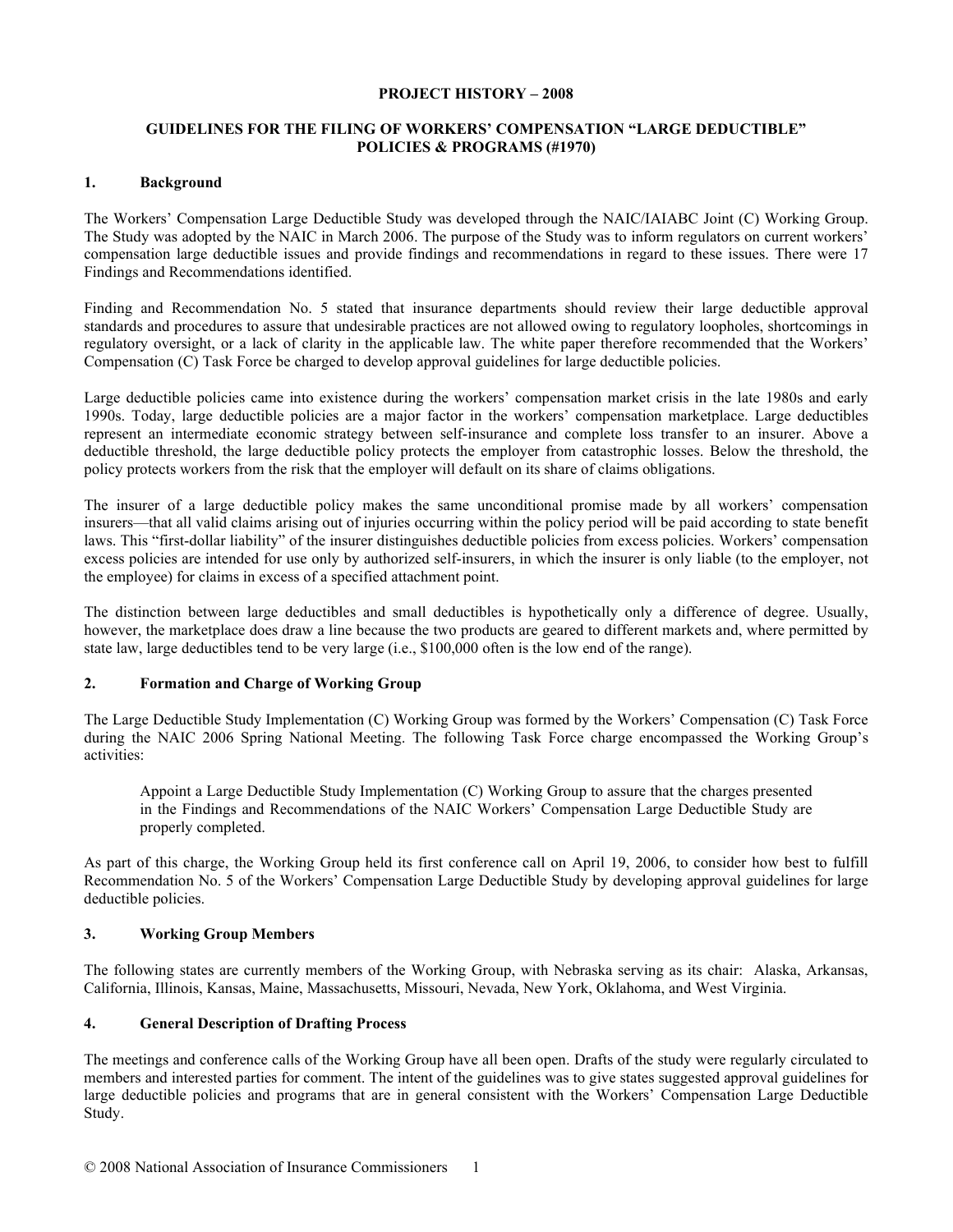The suggested requirements were drafted with the intent to allow individual states to modify, when necessary, to conform to specific state laws. The guidelines were to neither address nor propose rate filing requirements, nor propose that rating plans be filed. The suggested filing requirements therefore pertain to large deductible form filings. However, a primary objective of these requirements is that experience incurred under these policies be reported to the statistical agent on a basis that preserves information on classifications, payroll and total losses.

# **5. Project Description**

The final draft of the Guidelines for the Filing of Workers' Compensation "Large Deductible" Policies & Programs (Large Deductible Guidelines) consists of introductory material followed by 26 Suggested Filing Requirements.

The introductory material mentions that during the time these guidelines were being developed, the NAIC decided that issues previously being addressed through adoption of model laws and model regulations will instead be addressed by the adoption of guidelines if there is not a widespread feeling among NAIC members that the NAIC should strongly encourage adoption by the states on a uniform basis. This document, however, was never intended for adoption as a model law or regulation, but rather was intended as a set of guidelines for use by the individual states. While parts of this document may cause a state to consider law changes, no attempt was made to draft any suggested statutes or regulations. Additionally, this document encourages each state to make its version of the Large Deductible Guidelines freely available through whatever means that the state uses to communicate its approval standards.

Below are some excerpts from the Suggested Filing Requirements:

- Insurers are neither obligated to offer large deductible policies, nor to offer them to all customers in all amounts that the insurer might file or that these guidelines might allow.
- Typically, large deductible policies will be developed by the attachment of a large deductible endorsement to an otherwise standard workers' compensation policy. Large deductible policies are still considered statutory policies, so the large deductible endorsement must not purport to negate any statutorily required provisions. Should an insurer file an entire large deductible policy form, instead of an endorsement, the regulator must take care to see that all statutory provisions are included.
- Policies written for a policyholder with a contract or agreement with a third party administrator (TPA) must be endorsed to reflect the existence of this agreement.
- The insurer must still be responsible for setting claims handling standards if it uses a TPA or an independent adjuster to handle claims.

### **6. Issues Raised**

The Working Group discussed in detail a number of the suggested filing requirements before final changes were made. In particular, much discussion centered on how best to handle collateral requirements, professional employer organization (PEO) issues, and TPA issues pertinent to large deductible filings.

A number of jurisdictional approaches for workers' compensation large deductible filing review were examined, which included those applied in the following states: Kansas, Missouri, Oklahoma, and Texas. The Working Group also consulted with the International Association of Industrial Accident Boards and Commissions (IAIABC) regarding various aspects of the document—primarily in regard to TPA large deductible concerns.

### **7. Group Adoptions**

The May 16, 2008, draft Large Deductible Guidelines was unanimously adopted by the Working Group during its May 22, 2008 conference call. Both regulators and interested parties present expressed satisfaction with the final draft. The Workers' Compensation (C) Task Force and the Property & Casualty Insurance (C) Committee adopted the Large Deductible Guidelines during the NAIC 2008 Summer National Meeting held in San Francisco, California.